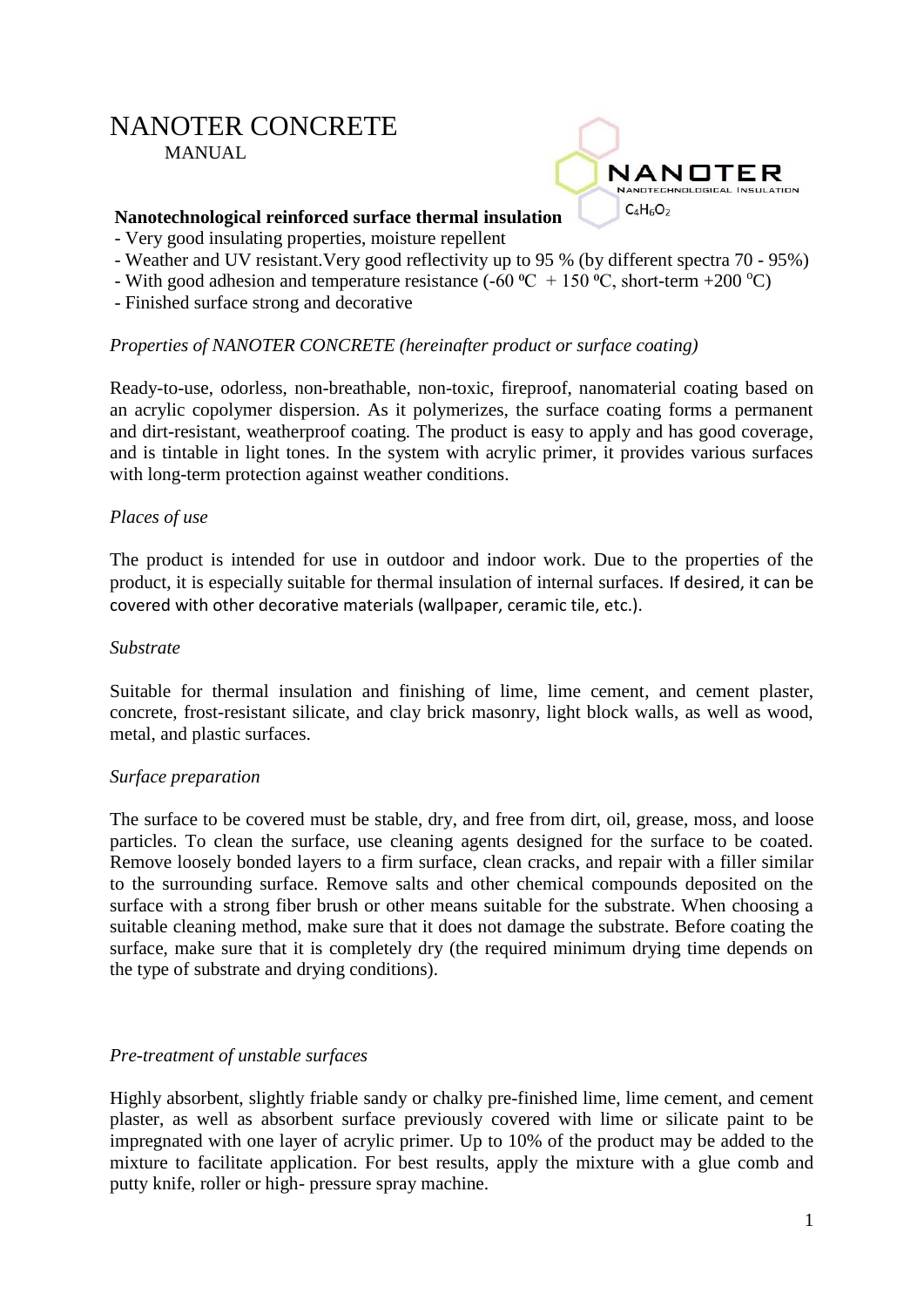#### *Priming*

Prime the surface with one coat of acrylic primer. If, after priming, the site repairs previously made on the substrate have a different shade from the surrounding surface (due to different surface absorbency), the repaired areas must be covered with a 1:10 mixture of one layer of the product and water to obtain a more uniform color tone. Allow the surface to dry properly.

## *Finishing*

Apply the product in layers, taking into account the desired purpose, surface properties, and position (vertical or horizontal), the tools used, and the working environment. The recommended final layer thickness is 1 to 2.5 mm. The thicker the layer, the better the heatinsulating properties.

#### *Technical specifications*

| Place of use<br>Consumption for 1 mm layer | external and internal work<br>$1 \frac{1}{m^2}$ depending on the absorbency of the<br>surface |
|--------------------------------------------|-----------------------------------------------------------------------------------------------|
| Drying time                                | 1 mm to 24 h, 2 mm to 48 h                                                                    |
| Thinner                                    | water                                                                                         |
| Tinting                                    | RAL tinting system                                                                            |
| <b>Tools</b>                               | glue comb and putty knife, roller or airless<br>sprayer (high-pressure spray machine)         |
| Cleaning of tools                          | with water immediately after use                                                              |
| Storage                                    | in unopened containers $(5 \dots 45 \degree C)$                                               |
| Packaging                                  | 10 L/20 L                                                                                     |

#### *Product preparation*

The product is ready for use. After opening the container, immediately before covering the surface, mix the product until it has a uniform consistency (there is no more liquid layer at the bottom of the container).

# **NB! Stir slowly by hand or with a mixing drill at a maximum of 200 rpm.**

If necessary, dilute with clean water to 2.5 to 10% by volume (depending on the unit temperature, the properties of the surface to be covered, and the tool used).

#### *Recommendations for product application*

Required air and surface temperature during surface treatment and drying  $+10$ ... 40 °C (preferably +  $18 \pm 2$  °C), relative humidity 40-80% (preferably 60-65%).

#### **NB! Avoid covering the surface in cold and humid (rain, fog, dew), as well as in windy weather, as well as in direct sunlight.**

At lower temperatures and/or high humidity, the drying time of the coating is significantly extended. If the temperature drops below  $+7$  °C, the product stops drying, and there is a risk of the poor-quality coating. Do not apply the product on surfaces heated by the sun. When covering in hot weather, take measures to prevent the coated surface from drying out too quickly. Allow the coated surface to dry properly between coats. Cover large areas without interruptions, make interruptions only at corners.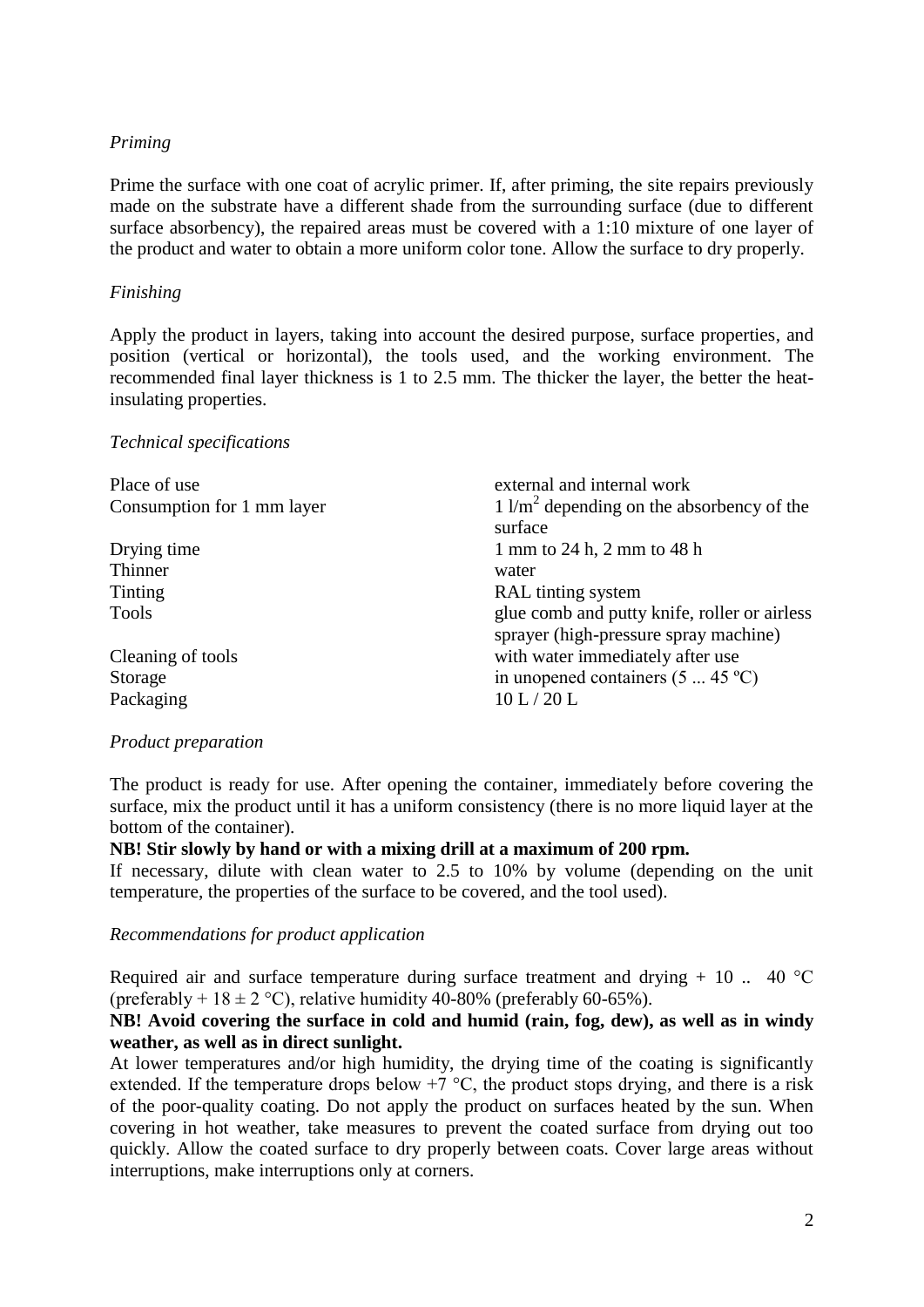# *Recommended tools*

Glue comb B2 or B3 and putty knife. First, apply the product to the surface with a glue comb, allowing the layer to dry (time up to 24 h). The coating is dry if there is no damage to the layer when it is pulled over the layer with a putty knife. Then apply a second coat with a putty knife, which, if necessary, will also ensure a good appearance of the surface. The desired layer thickness of 1.5 ... 2 mm is ensured in two strokes. At the same time, it is possible to finish the surface as desired (decorative plasters, roll materials, water-based paints).

Roller. The roller is used if the desired layer thickness is 0.3 to 0.5 mm. When using a roller, pre-dilute the product with clean water, optimally 10 to 15% by volume.

High pressure spray machine. Used for covering larger surfaces. Simultaneous application in a layer 0.3 to 1.5 mm thick, depending on the technical parameters of the sprayer used.

Recommendations for using the sprayer:

- remove all filters (prevent the passage of microspheres):
- the device must be free of any residue before handling the product;
- use working pressure 40... 80 bar;

#### **NB! Adjust the spray pressure so that the working pressure when applying the product does not exceed 100 bar.**

hose length  $15...45$  m;

-

- use only the pistols provided;
- use nozzles with an aperture of 0.025 to 0.035 (last two digits of the nozzle marking);
- pre-dilute the product depending on the sprayer used;
- mix the product in the container every 5 to 10 minutes during operation;
- turn the pressure regulator to zero before stopping the sprayer completely.



The spray width is determined by the spray angle at a distance of 30 cm from the surface. The angle is determined by the first digit of the nozzle marking.

For example, it is recommended to use a nozzle  $327$  once for a  $30^{\circ}$  spray angle and a nozzle 529 for a  $50<sup>o</sup>$  angle. Use larger nozzles and a wider spray angle for large surfaces, smaller nozzles, and a narrower spray angle for small surfaces and pipes.

#### *Subsequent surface care*

The surface covered with the product can be cleaned with water, if necessary, also with a neutral cleaning agent. After using the cleaner, rinse the surface thoroughly with water. Avoid cleaning agents containing organic solvents (e.g., alcohol). It is recommended to use lukewarm water for washing. Use a sponge or soft brush as a tool. Avoid rubbing and polishing the surface.